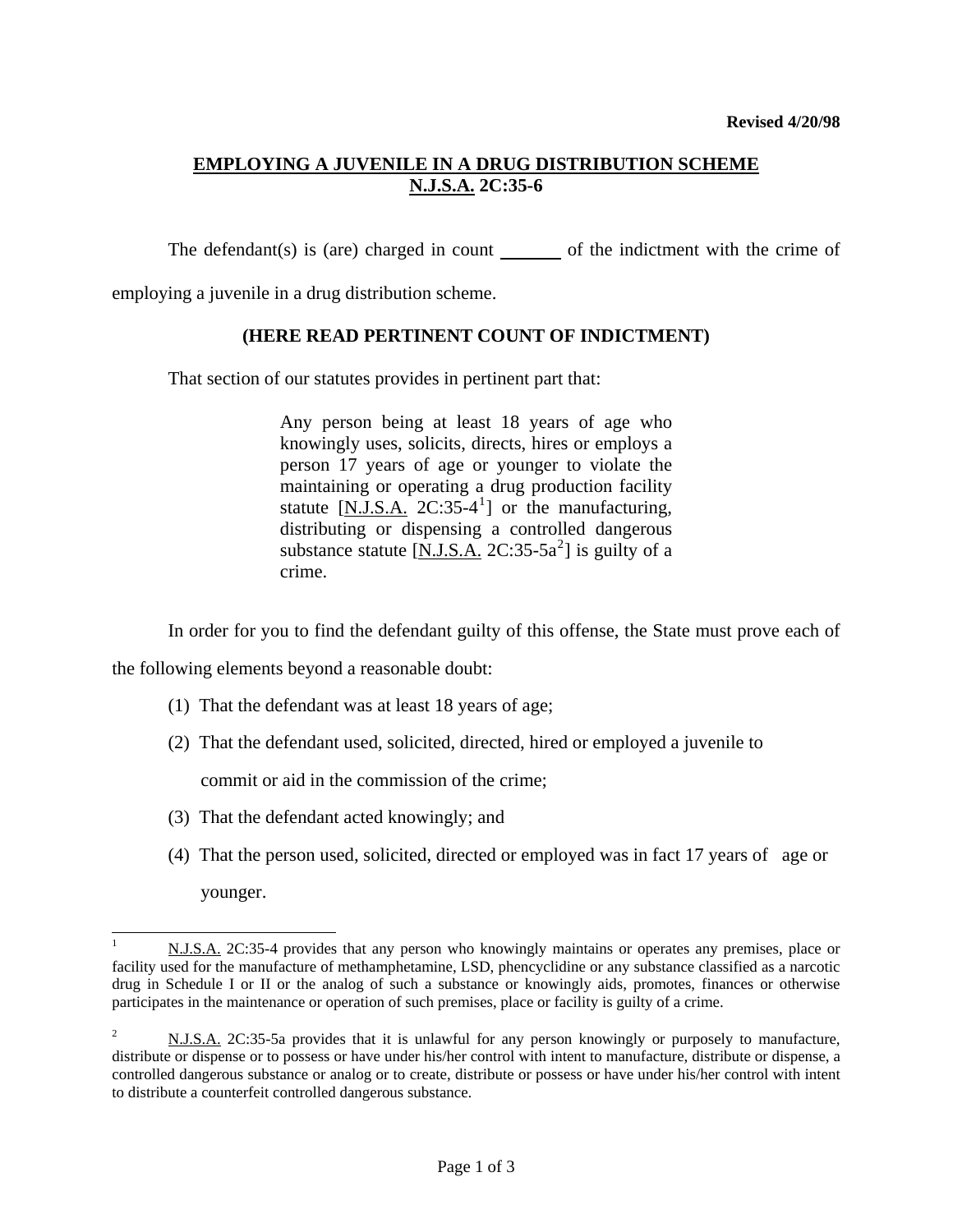#### **EMPLOYING A JUVENILE IN A DRUG DISTRIBUTION SCHEME N.J.S.A. 2C:35-6**

 The first element the State must prove beyond a reasonable doubt is that defendant was at least 18 years old at the time he/she engaged in the conduct alleged in the indictment.

 The second element that the State must prove beyond a reasonable doubt is that the defendant used, solicited, directed, hired or employed (name of juvenile) to commit or aid in the commission of the crime described in count \_\_\_\_\_\_\_ of the indictment. (Read pertinent part of N.J.S.A. 2C:[3](#page-0-2)5-4 or N.J.S.A. 2C:35-5a allegedly committed).<sup>3</sup> The mere fact that a juvenile and an adult are involved in a transaction is insufficient to convict; rather, the State must prove beyond a reasonable doubt that the defendant controlled the juvenile.<sup>[4](#page-1-0)</sup>

 The third element that the State must prove beyond a reasonable doubt is that defendant acted knowingly. A person acts knowingly with respect to the nature of his/her conduct or the attendant circumstances if he/she is aware that his/her conduct is of that nature or that such circumstances exist or he/she is aware of a high probability of their existence. A person acts knowingly with respect to a result of his/her conduct if he/she is aware that it is practically certain that his/her conduct will cause such a result. Since knowingly is a state of mind and cannot be seen and can only rarely be determined by inference from conduct, words or acts, it is rarely susceptible of direct proof. Therefore, it is not necessary that witnesses be produced by the State to testify that a defendant said that he/she knowingly did something. His/Her knowledge may be gathered from his/her acts and his/her conduct and from all he/she said and did at the particular time and place and from all the surrounding circumstances reflected in the testimony [and evidence adduced at trial].

 The fourth element that the State must prove beyond a reasonable doubt is that the person used, solicited, directed, hired or employed was in fact 17 years of age or younger at the time. It

# 3

<span id="page-1-0"></span>4

If the court already has charged these substantive offenses, then remind the jury of those definitions.

State v. Laws, 262 N.J. Super. 551, 561 (App. Div. 1993), certif. denied 134 N.J. 475 (1993).